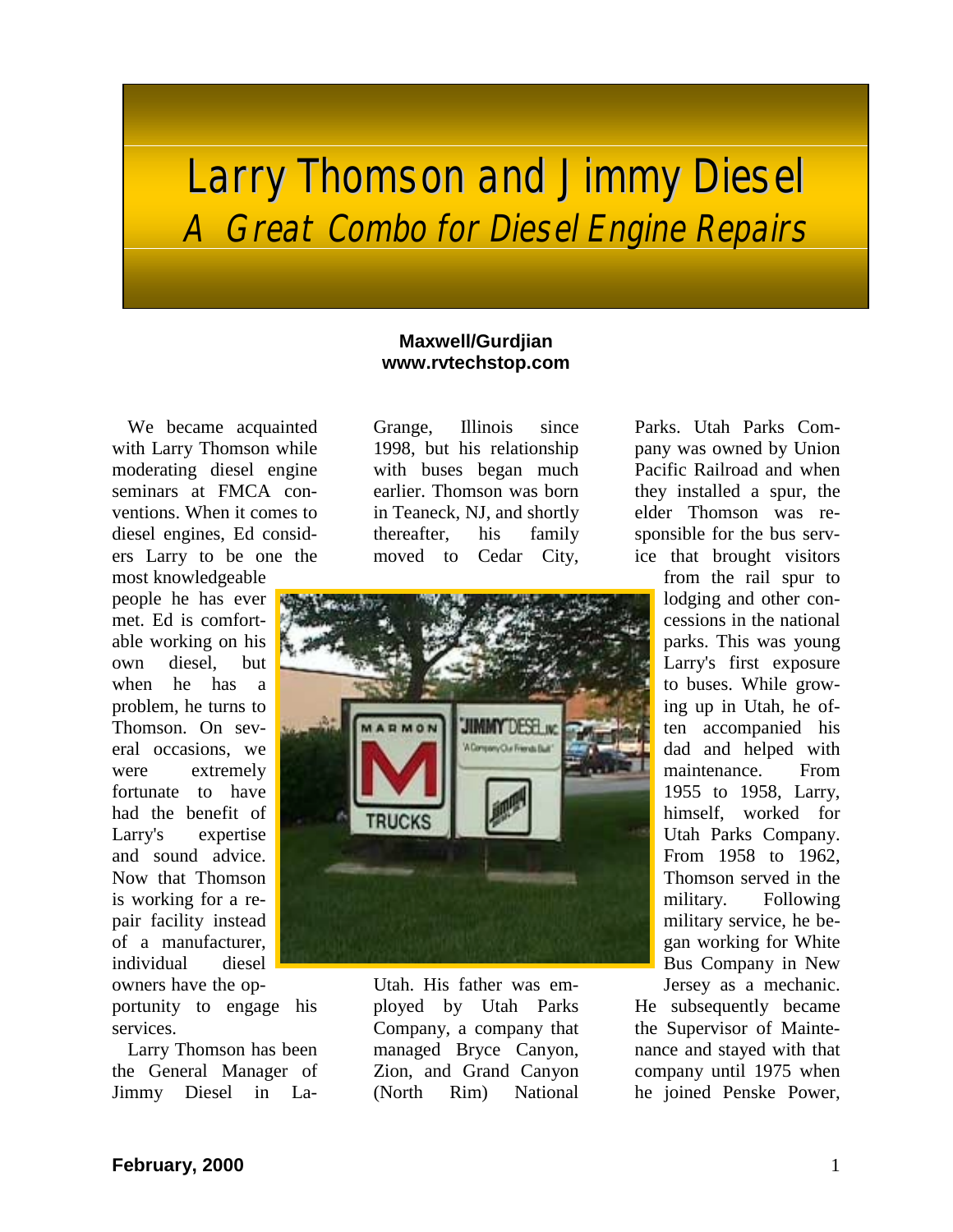

*Cylinder Head Assembly Area*

the Detroit Diesel/Allison distributor for northern New Jersey. From 1983 until 1993, Thomson was employed by the Broward County Transit Authority as their Maintenance Manager. From late 1993 until 1998, he worked for Detroit Diesel as Product Service Manager for Bus and Coach, North America and Canada. During that time, he began participating in educational seminars for a number of organizations including Bus Ride Magazine, American Bus Association, National Motor Coach Association, and Family Motor Coach Association. Thomson was employed by Detroit Diesel until he took his present position with Jimmy Diesel. In addition to Thomson's employment obliga-

tions, he has been involved with the Eastern Bus Maintenance Management Conference for more than 25 years. He served as president and for the last 11 years has fulfilled duties of the Meeting Chairman. With all these years of experience, Thomson accumulated a vast knowledge of diesel engines. His expertise ranges from the Detroit Diesel in-line 471 and 671 to the V engines and, of course, the

Detroit Series 50 and 60. His knowledge base also includes both mechanical and electronic Allison transmissions. We suspect he is understating when he says, "I know a little about Cat and Cummins engines."

Jimmy Diesel has been doing business in LaGrange for 24 years. The company is a dealer for Detroit Diesel, Allison Transmission, Cummins Engine, and Caterpillar. They are also a distributor for Racor filters. Aside from their main building, they have an adjacent warehouse and an even larger warehouse in Indiana. This means the parts department is very well stocked and rarely needs to special order a part. The company has 53 full-time employees plus part-time help. All work is done "in-house" with 70% being electronic engines and transmissions. The facility is extremely well equipped and includes an engine dynamometer and two transmission dynamometers-one for V drive and one for T drive. 92% of their business comes from tour buses, transit buses, and motorhomes. They also provide service for trucks and firetrucks.



*A Small Section of the Parts Department*

Jimmy Diesel does all the engine and transmission repairs for the city of Chicago. Their services even extend to the marine market, which includes fire